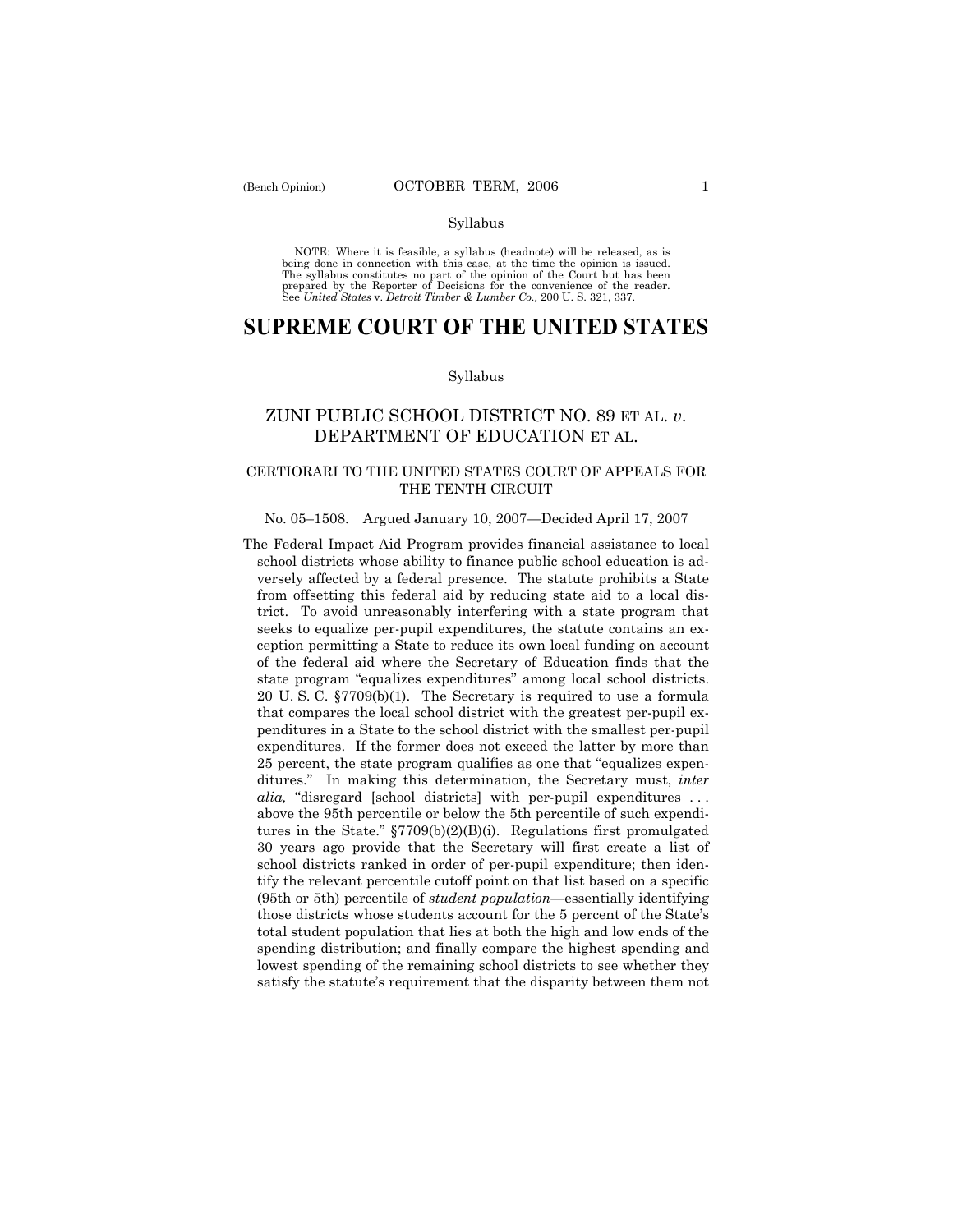### 2 ZUNI PUBLIC SCHOOL DIST. *v.* DEPARTMENT OF EDUCATION Syllabus

exceed 25 percent.

 Using this formula, Department of Education officials ranked New Mexicoís 89 local school districts in order of per-pupil spending for fiscal year 1998, excluding 17 schools at the top because they contained (cumulatively) less than 5 percent of the student population and an additional 6 districts at the bottom. The remaining 66 districts accounted for approximately 90 percent of the State's student population. Because the disparity between the highest and lowest of the remaining districts was less than 25 percent, the State's program "equalize[d] expenditures," and the State could offset federal impact aid by reducing its aid to individual districts. Seeking further review, petitioner school districts (Zuni) claimed that the calculations were correct under the regulations, but that the regulations were inconsistent with the authorizing statute because the Department must calculate the 95th and 5th percentile cutoffs based solely on the number of school districts without considering the number of pupils in those districts. A Department Administrative Law Judge and the Secretary both rejected this challenge, and the en banc Tenth Circuit ultimately affirmed.

*Held:* The statute permits the Secretary to identify the school districts that should be "disregard[ed]" by looking to the *number of the district's pupils* as well as to the size of the district's expenditures per pupil. Pp.  $7-17$ .

(a) The "disregard" instruction's history and purpose indicate that the Secretaryís calculation formula is a reasonable method that carries out Congress' likely intent in enacting the statutory provision. For one thing, that method is the kind of highly technical, specialized interstitial matter that Congress does not decide itself, but delegates to specialized agencies to decide. For another, the statute's history strongly supports the Secretary. The present statutory language originated in draft legislation sent by the Secretary himself, which Congress adopted without comment or clarification. No one at the time—no Member of Congress, no Department of Education official, no school district or State—expressed the view that this statutory language was intended to require, or did require, the Secretary to change the Departmentís system of calculation, a system that the Department and school districts across the Nation had followed for nearly 20 years. Finally, the purpose of the disregard instruction, which is evident in the language of the present statute, is to exclude statistical outliers. Viewed in terms of this purpose, the Secretaryís calculation method is reasonable, while the reasonableness of Zuni's proposed method is more doubtful as the then Commissioner of Education explained when he considered the matter in 1976. Pp.  $7-11$ .

(b) The Secretaryís method falls within the scope of the statuteís